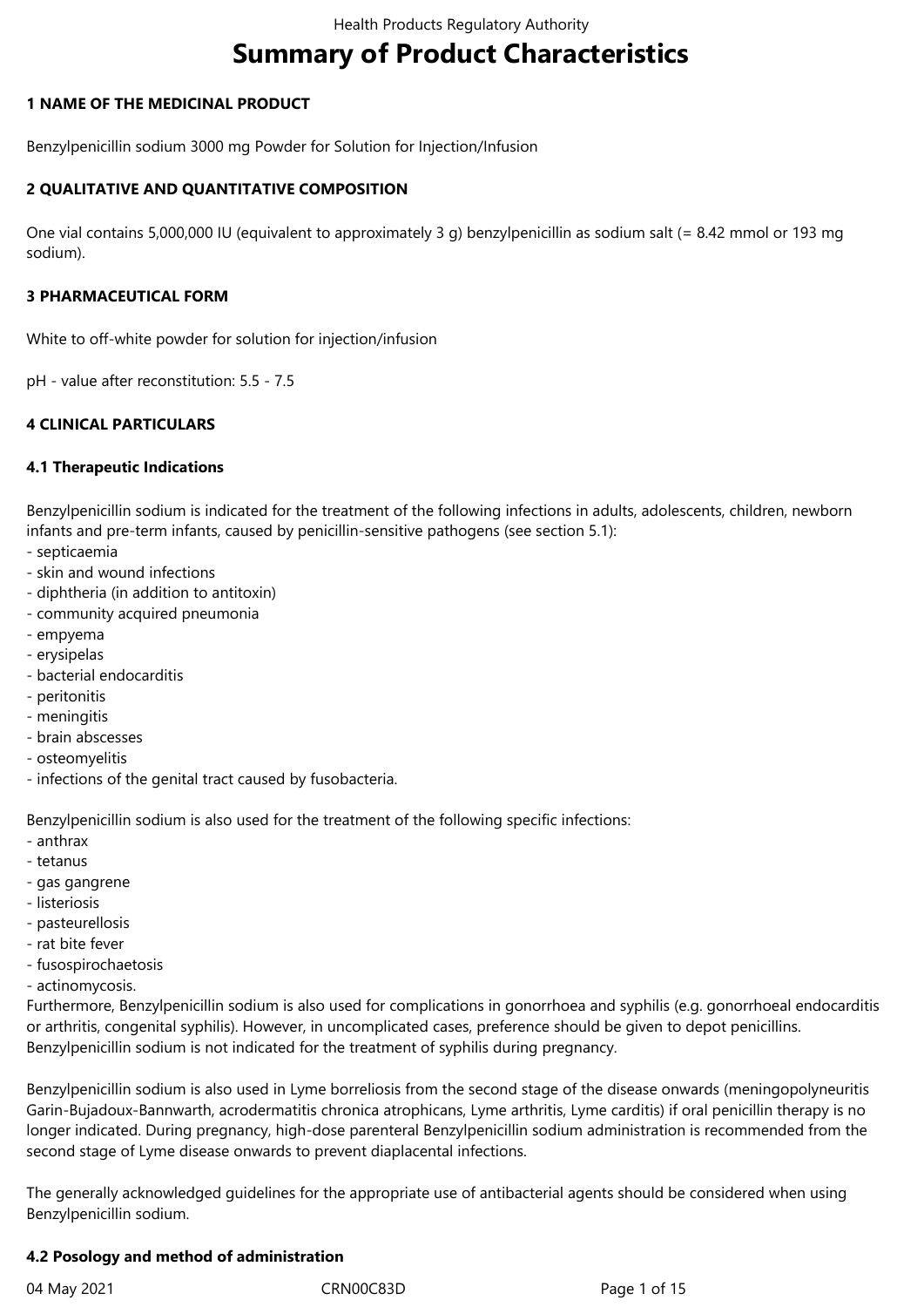For international units (IU) and mass values, the following ratios apply:

1 mg benzylpenicillin sodium is equivalent to 1670 IU benzylpenicillin.

1 million IU benzylpenicillin is equivalent to 598.9 mg benzylpenicillin sodium.

In general, 600 mg benzylpenicillin sodium is considered to be equivalent to 1 million IU benzylpenicillin.

Benzylpenicillin has a wide dosage margin, which is guided by the method of administration, dose level and dosing interval according to pathogen type and susceptibility, severity of the infection and the patient's condition.

## **Posology**

Adults and adolescents (aged 12 years and older):

Normal dosage (intramuscular or intravenous): 0.03 mega IU/kg/day, equivalent to approximately 1-5 mega IU per day, divided into 4‑6 doses

High dosage (intravenous): 0.3 mega IU/kg/day, equivalent to about 10-40 mega IU per day, divided into 4-6 doses

Infants (aged one month and older) and children (up to 12 years of age): Normal dosage (intramuscular or intravenous): 0.03-0.1 mega IU/kg/day, divided into 4-6 doses High dosage (intravenous): 0.1-0.5 (-1.0) mega IU/kg/day, divided into 4-6 doses

**Caution:** Cerebral seizures and electrolyte imbalance may occur if infusions are too rapid. A rate of not more than 300mg/minute is recommended for intravenous doses above 1.2g.

Newborn infants (2-4 weeks of age):

Normal dosage (intramuscular or intravenous): 0.03-0.1 mega IU/kg/day, in 3-4 single doses High dosage (intravenous): 0.2-0.5 (-1.0) mega IU/kg/day, in 3-4 single doses

Pre-term and newborn infants (up to 2 weeks of age):

Normal dosage (intramuscular or intravenous): 0.03-0.1 mega IU/kg/day, in 2 single doses High dosage (intravenous): 0.2-0.5 (-1.0) mega IU/kg/day, in 2 single doses

In pre-term and newborn infants, the dosing interval must be no less than 12 hours due to immaturity and reduced excretion of benzylpenicillin (see section 5.2).

Elderly:

Elimination processes may be delayed with advanced age. The dosage must therefore be adjusted to renal function in each individual case (see section 5.2).

## Renal impairment

If renal function is severely impaired, the degradation and excretion of penicillins may be delayed. This should be taken into account in the dosage. It is therefore recommended that the single doses and/or dosing intervals of Benzylpenicillin sodium be adjusted to the clearance values in each individual case:

| Benzylpenicillin sodium dosage for adults and adolescents based on creatinine clearance |                                                                                        |               |                                                                                       |             |
|-----------------------------------------------------------------------------------------|----------------------------------------------------------------------------------------|---------------|---------------------------------------------------------------------------------------|-------------|
| Creatinine clearance                                                                    | 100-60                                                                                 | $50 - 40$     | $30 - 10$                                                                             | ~10         |
| in mL/min                                                                               |                                                                                        |               |                                                                                       |             |
| Serum creatinine                                                                        | $0.8 - 1.5$                                                                            | $1.5 - 2.0$   | $2 - 8$                                                                               | 15          |
| in mg $%$                                                                               |                                                                                        |               |                                                                                       |             |
| Benzylpenicillin sodium (daily dose)                                                    | Below 60 years of age:<br>40 (-60) mega IU;<br>Above 60 years of age:<br>10-40 mega IU | 10-20 mega IU | 5-10 mega IU                                                                          | 2-5 mega IU |
| Dosing interval                                                                         | in 3-6 single doses                                                                    |               | in 3 single doses $\frac{1}{2}$ in 2-3 single doses $\frac{1}{2}$ in 1-2 single doses |             |

| Benzylpenicillin sodium dosage for infants (aged 1 month and older) and children (up to 12 years of age) |             |             |              |  |  |
|----------------------------------------------------------------------------------------------------------|-------------|-------------|--------------|--|--|
| based on creatinine clearance                                                                            |             |             |              |  |  |
| Creatinine clearance                                                                                     | $100 - 60$  | $50-10$     | ~10          |  |  |
| in mL/min                                                                                                |             |             |              |  |  |
| Serum creatinine                                                                                         | $0.8 - 1.5$ | $1.5 - 8.0$ | 15           |  |  |
| in mg $%$                                                                                                |             |             |              |  |  |
| 04 May 2021                                                                                              | CRN00C83D   |             | Page 2 of 15 |  |  |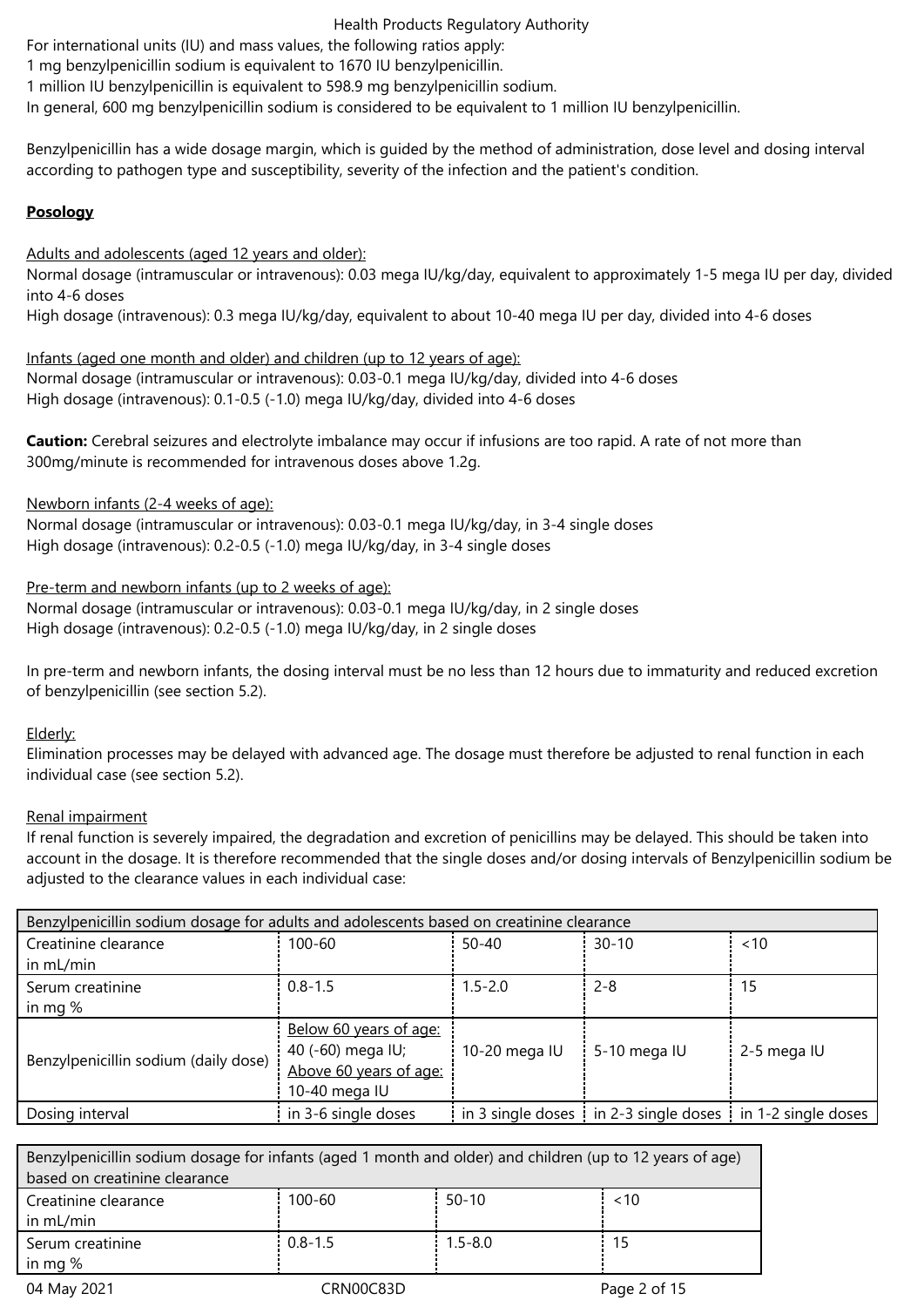| Benzylpenicillin sodium (daily dose) $\frac{1}{2}$ 0.03-0.1 mega IU/kg $\frac{1}{2}$ 0.02-0.06 mega IU/kg $\frac{1}{2}$ 0.01-0.4 mega IU/kg |                                           |                     |
|---------------------------------------------------------------------------------------------------------------------------------------------|-------------------------------------------|---------------------|
| Dosing interval                                                                                                                             | in 4-6 single doses : in 2-3 single doses | i in 2 single doses |

Infants (aged 1 month and older) and children (up to 12 years of age): If renal function is moderately-to-severely impaired (glomerular filtration rate = 10–50 mL/minute/1.73 m<sup>2</sup>), the normal dose is administered every 8 – 12 hours. In very severe cases of impaired renal function or renal failure (glomerular filtration rate <10 mL/minute/1.73 m<sup>2</sup>), the normal dose is administered every 12 hours.

Pre-term and newborn infants (up to 4 weeks of age): Benzylpenicillin sodium is not suitable for the treatment of pre-term and newborn infants with impaired renal function.

#### Hepatic impairment:

No dose reduction is required provided that renal function is not impaired.

#### Special dosages

*Bacterial endocarditis*: Adults are given 10-80 mega IU/day intravenously in combination with aminoglycosides.

*Meningitis*: Due to increased seizure susceptibility and Jarisch-Herxheimer reactions, no more than 20-30 mega IU/day should be administered in adults and no more than 12 mega IU/day in children. Administration of the first dose should be protracted for very severe clinical forms - initially 1/4 of the individual single dose - to be given slowly under very strict surveillance.

*Lyme borreliosis:* In adults, 20-30 mega IU/day intravenously in 2-3 doses over 14 days and in children, 0.5 mega IU/kg/day intravenously in 2-3 doses over 14 days.

*Special clinical situations:* If required by the clinical situation, Benzylpenicillin sodium can also be administered as follows: - Intrapleural instillation: up to 0.2 mega IU (5,000 IU/mL)

- Intra-articular injection: up to 0.1 mega IU (25,000 IU/mL)
- Intralumbar administration:

Adults, adolescents (aged 12 years and older): 10,000 up to a maximum of 20,000 IU

Children (aged 6-12 years): 8,000 IU

Infants (aged 1-6 years): 5,000 IU

Infants (aged 1 - 23 months): 2,500 IU.

After withdrawing a corresponding amount of cerebrospinal fluid, the sterile solution (no more than 1,000 IU/mL) must be injected slowly (1 mL/min) at body temperature. Local therapy should always be merely adjuvant to systemic treatment. For intralumbar instillations, the dosage for systemic treatment (IV, IM) must be reduced accordingly.

## Method of administration

Benzylpenicillin sodium can be given **intravenously** (injection or short infusion at 10 mega IU/100 mL) or also **intramuscularly**.

#### *Notes for IM injection*:

Up to a maximum of 10 mega IU (= approximately 6 g) Benzylpenicillin sodium, dissolved in 6 - 10 mL water for injection, is applied up to twice daily as a deep intramuscular injection into the upper, outer quadrant of the gluteus maximus or Hochstetter's ventrogluteal field.

5 mL per injection site is to be regarded as the upper limit of tolerability. Repeated injections should be given on alternate sides. Higher doses can be given as an IV infusion.

Severe local reactions may occur with intramuscular administration, especially in infants. If possible, intravenous therapy should be performed.

**Caution**: Cerebral seizures and electrolyte imbalance may occur if the infusion is too rapid. A rate of not more than 300mg/minute is recommended for intravenous doses above 1.2g.

For further information on preparation, see section 6.6.

#### Duration of use

The usual duration of treatment is  $10 - 14$  days for most indications. However, the duration of treatment should be adjusted to the severity of infection, sensitivity of the pathogen(s) and the patient's clinical and bacteriological status.

04 May 2021 CRN00C83D Page 3 of 15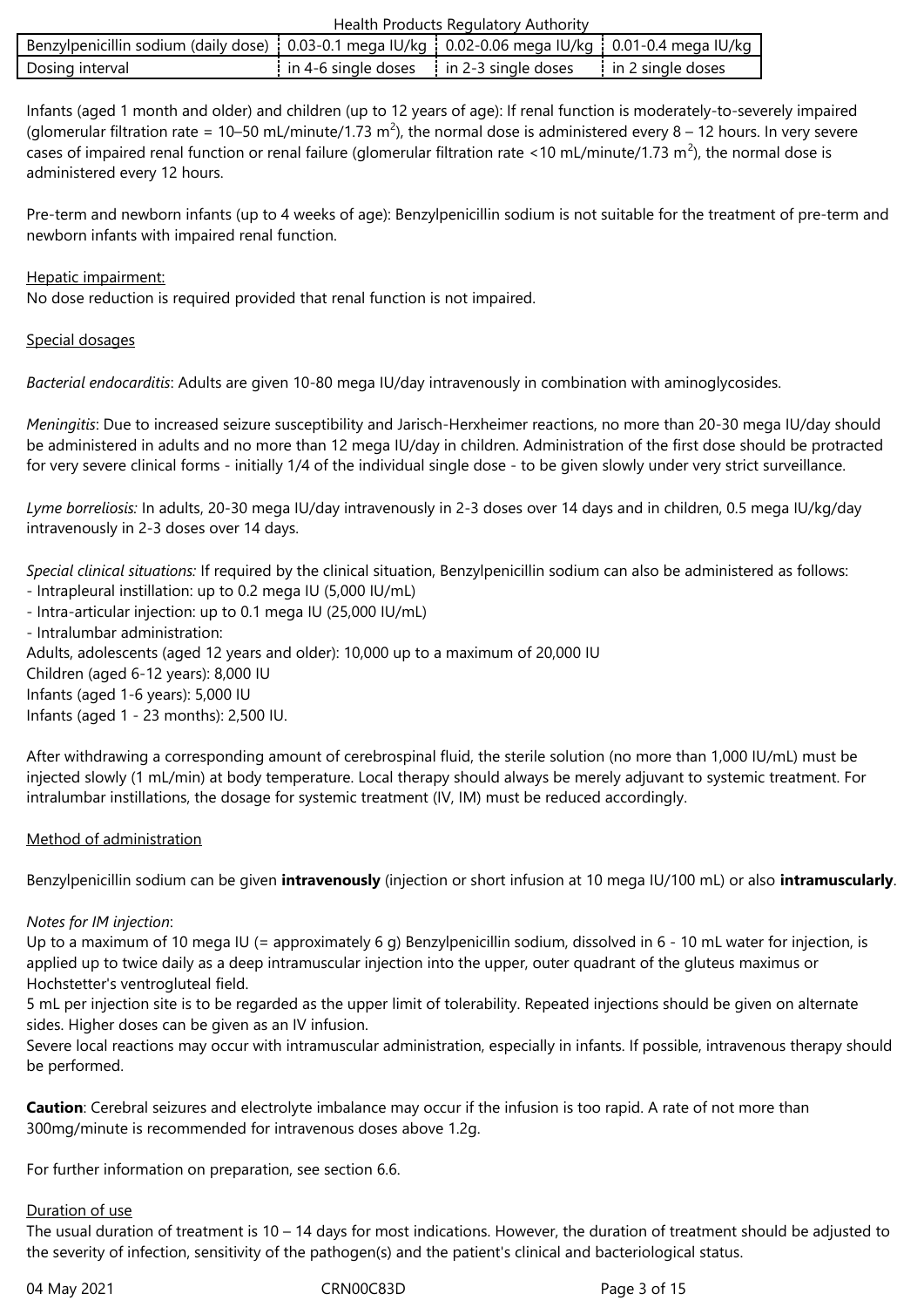It should be continued for at least 2-3 days after the resolution of clinical symptoms.

According to WHO recommendations, a treatment period of at least 10 days should be observed for streptococcal diseases.

## **4.3 Contraindications**

- Hypersensitivity to the active substance
- History of hypersensitivity to penicillin
- History of a severe immediate hypersensitivity reaction (e.g. anaphylaxis) to another beta-lactam agent (e.g. cephalosporin, carbapenem or monobactam)

### **4.4 Special warnings and precautions for use**

In cases of cephalosporin hypersensitivity, a cross-allergy is possible (frequency according to the literature: 5-10%).

Prior to treatment, a hypersensitivity test should be carried out. Patients should be informed about the possible occurrence of a hypersensitivity reaction. Particular caution is required in patients with allergic diathesis or bronchial asthma. After administering the medication, patients should be observed for 30 minutes and an adrenaline solution should be ready for injection in the event of an emergency. If an allergic reaction occurs, treatment must be discontinued and, if necessary, symptomatic treatment instituted.

Caution should be exercised in patients with the following conditions:

- allergic diathesis (urticaria or hay fever) or asthma (increased risk of hypersensitivity reactions)

- severe heart conditions or severe electrolyte disturbances of any other origin (attention should be paid to electrolyte intake in this patient group, especially potassium intake);

- renal insufficiency (for dose adjustment, see section 4.2)
- liver damage (for dose adjustment, see section 4.2)

- epilepsy, cerebral oedema or meningitis (increased risk of seizures, especially with high-dose administration (> 20 mega IU) of Benzylpenicillin sodium; see section 4.8)

- existing mononucleosis (increased risk of skin rash)
- when treating co-infections in patients with acute lymphatic leukaemia (increased risk of skin reactions)

- dermatomycoses (para-allergic reactions are possible, as there may be common antigenicity between penicillins and metabolic products of dermatophytes; see section 4.8)

In rare cases, prolongation of the prothrombin time has been reported in patients receiving penicillins. Appropriate monitoring should be performed when anticoagulants are co-administered. Adjustment of the oral anticoagulant dose may be necessary to obtain the desired degree of anticoagulation (see sections 4.5 and 4.8).

It should be remembered that the absorption of Benzylpenicillin sodium is delayed after intramuscular administration in patients with diabetes (see section 5.2).

In venereal diseases, dark field examinations should be performed before the start of therapy if co-existing syphilis is suspected. Serological tests for monitoring purposes should also be performed for at least 4 months.

In long-term therapy, vigilance is required for the possible occurrence of an overgrowth of resistant organisms. If secondary infections occur, appropriate measures should be taken.

If severe, persistent diarrhoea occurs, antibiotic-associated pseudomembranous colitis should be considered (mucohaemorrhagic, watery diarrhoea, dull, diffuse to colicky abdominal pain, fever, occasionally tenesmus), which may be life-threatening. In these cases, Benzylpenicillin sodium must therefore be discontinued immediately and treatment based on the identification of the pathogen initiated. Preparations that inhibit peristalsis are contraindicated.

When treating Lyme borreliosis or syphilis, a Jarisch-Herxheimer reaction may occur as a result of the bactericidal action of penicillin on the pathogens, which is characterised by fever, chills, general symptoms and focal symptoms (mostly 2 to 12 hours after the initial dose). Patients should be informed that this is a usual transient sequela of antibiotic therapy. For the suppression or alleviation of a Jarisch-Herxheimer reaction (see section 4.8), appropriate therapy should be instituted.

For conditions such as severe pneumonia, empyema, sepsis, meningitis or peritonitis, which require higher serum penicillin levels, treatment with the water-soluble alkali salt of benzylpenicillin should be instituted.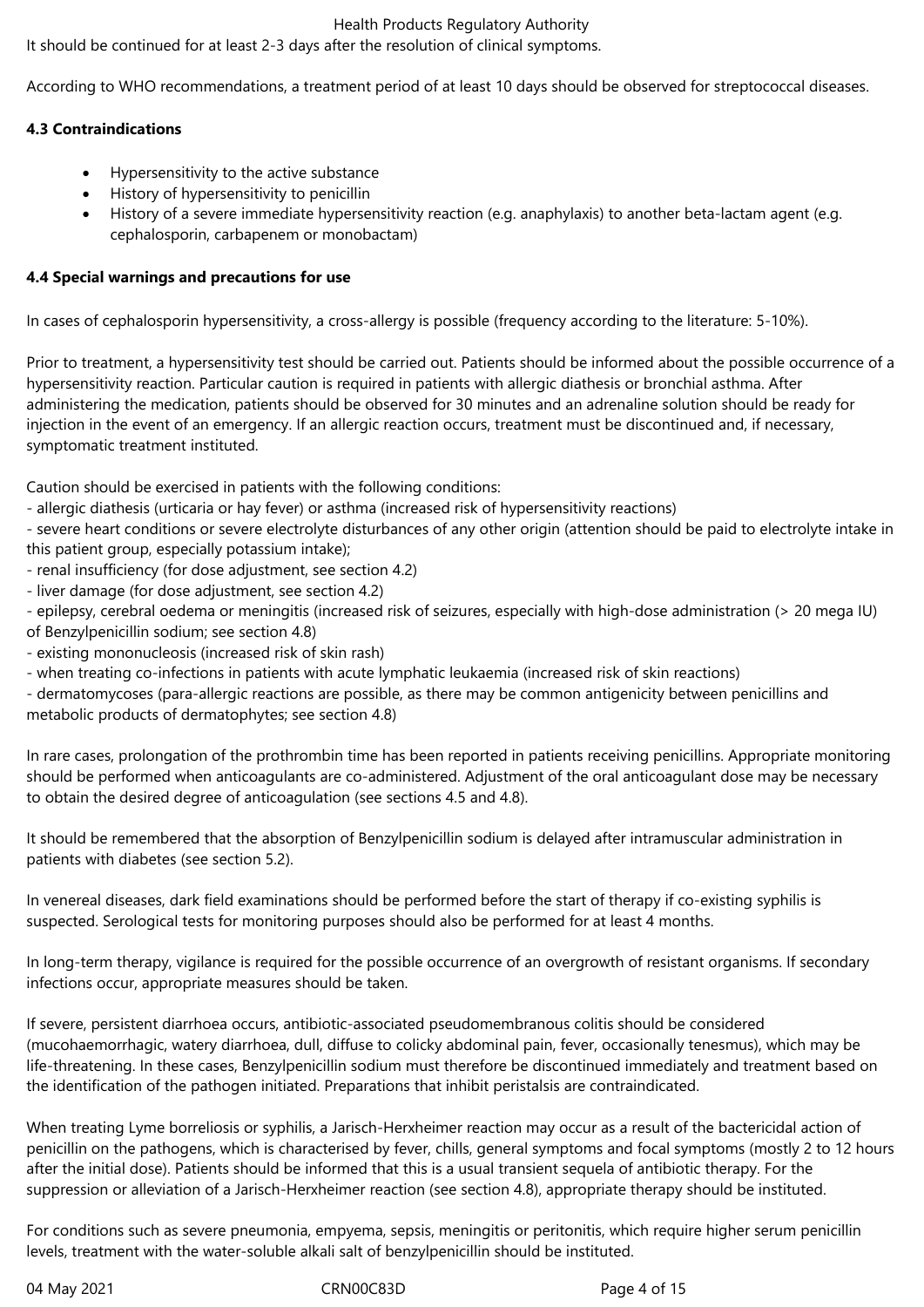If neurological involvement cannot be excluded in patients with congenital syphilis, forms of penicillin reaching a higher level in cerebrospinal fluid should be used.

Severe local reactions can occur with intramuscular administration to infants. If possible, intravenous therapy should be performed.

When intravenously administering very high doses (above 10 mega IU/day), the administration site should be alternated every other day to avoid superinfections and thrombophlebitis.

Due to possible electrolyte disturbances, Benzylpenicillin sodium should be administered slowly with infusions of more than 10 mega IU and, due to the possibility of seizure reactions, when administering more than 20 mega IU (see section 4.8).

In prolonged treatment (more than 5 days) with high penicillin doses, monitoring of the electrolyte balance, blood count monitoring and renal function tests are recommended.

## Effect on diagnostic laboratory procedures:

- A positive direct Coombs' test often develops (≥ 1% to < 10%) in patients receiving 10 million IU (equivalent to 6 g) benzylpenicillin or more per day. Upon discontinuation of the penicillin, the direct antiglobulin test may still remain positive for 6 to 8 weeks (see sections 4.5 and 4.8).

- Determination of urinary protein using precipitation techniques (sulphosalicylic acid, trichloroacetic acid), the Folin-Ciocalteu-Lowry method or the Biuret method may lead to false-positive results. Caution should therefore be exercised when interpreting the results of such tests in patients receiving Benzylpenicillin sodium. Protein determination with test strips is not affected.

- Equally, urinary amino acid determination using the ninhydrin method may lead to false-positive results.

- Penicillins bind to albumin. In electrophoresis methods to determine albumin, pseudobisalbuminaemia may thereby be simulated.

- During therapy with Benzylpenicillin sodium, non-enzymatic urinary glucose detection and urobilinogen detection may prove false-positive. Enzymatic urine glucose tests should be used in patients on therapy with Benzylpenicillin sodium, as these are not affected by this interaction.

- When determining 17-ketosteroids (using the Zimmermann reaction) in urine, increased values may occur during therapy with Benzylpenicillin sodium.

1 mega IU (= approximately 0.6 g) Benzylpenicillin sodium contains 1.68 mmol sodium; 10 mega IUs are therefore equivalent to a sodium exposure of 100 mL isotonic saline solution.

# **4.5 Interaction with other medicinal products and other forms of interactions**

Concomitant administration of Benzylpenicillin sodium is not recommended with:

Based on the general principle not to combine bactericidal and bacteriostatic antibiotics, Benzylpenicillin sodium should not be combined with bacteriostatic antibiotics.

*Mixed injections or infusions:* To avoid undesirable chemical reactions, administration of mixed injections or infusions or of admixtures with solutions that contain carbohydrates such as glucose, should be avoided (see section 6.2).

## Caution is required when co-administering with:

*Probenecid*: Administration of probenecid leads to an inhibition of the tubular secretion of benzylpenicillin, resulting in an increase in serum concentration and prolongation of the elimination half-life. Furthermore probenecid inhibits the penicillin transport from the cerebrospinal fluid, so that the concomitant administration of probenecid reduces the penetration of benzyl penicillin into brain tissue even further.

*Anti-inflammatories, antirheumatics and antipyretics*: When co-administering Benzylpenicillin sodium with anti-inflammatories, antirheumatics or antipyretics (especially indomethacin, phenylbutazone, salicylates at high doses), it should be pointed out that excretion is competitively inhibited, resulting in an increase in serum concentration and prolongation of the elimination half-life.

*Digoxin:* In patients on digoxin treatment, Benzylpenicillin sodium should only be used with caution, as there is a risk of bradycardia as a result of interactions.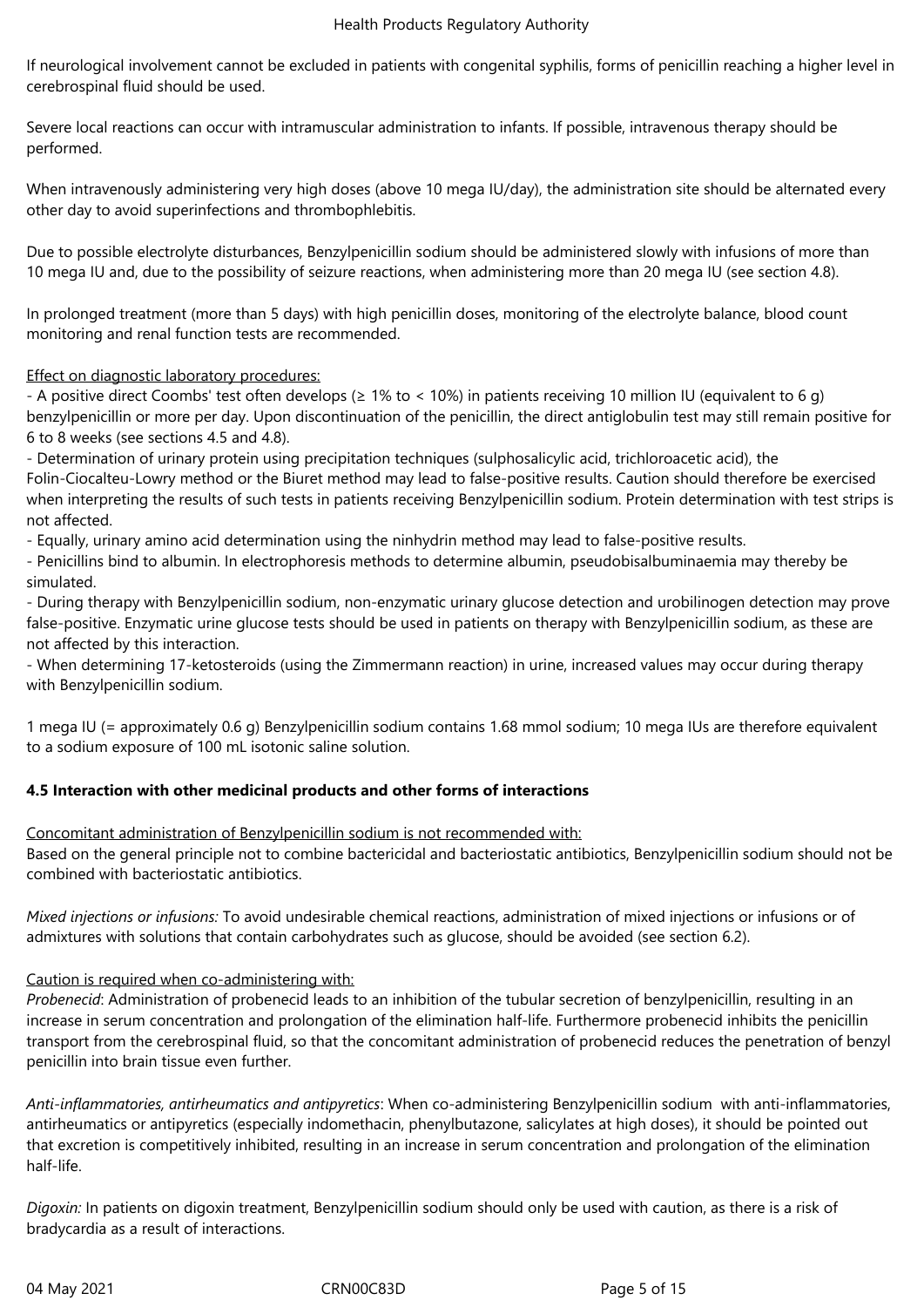*Methotrexate:* When taken at the same time as Benzylpenicillin sodium, the excretion of methotrexate is reduced. This can lead to increased methotrexate toxicity. Concomitant use of methotrexate and penicillin should be avoided if possible. If concomitant use is unavoidable, a reduction in the methotrexate dose should be considered and methotrexate serum levels should be monitored. The patient should be monitored for possible additional adverse reactions of methotrexate, including leukopenia, thrombocytopenia and skin suppuration.

*Oral anticoagulants:* Oral anticoagulants and penicillin antibiotics have been used extensively in practice without interactions. However, in the literature, there are reports of an increased number of patients who experienced a bleeding event when they were prescribed acenocoumarol or warfarin at the same time as penicillin. If concomitant use is required, the prothrombin time or other suitable coagulation parameters should be carefully monitored upon co-administration or discontinuation of penicillin. Furthermore, an adjustment of the oral anticoagulant dose may be necessary (see sections 4.4 and 4.8).

## Synergism between antibiotics:

Benzylpenicillin sodium should only be given in combination with other antibiotics if a synergistic or at least an additive effect is anticipated. In general, the individual components of a combination must be given at the full effective dose (exception: if synergism is proven, the dose of the more toxic combination partner can be reduced).

If duly indicated, it should, in particular, be remembered that Benzylpenicillin sodium can be combined with the following bactericidal antibiotics:

- isoxazolyl penicillins (e.g. flucloxacillin and other narrow-spectrum beta-lactams)
- aminopenicillins
- aminoglycosides

The above-mentioned penicillins are given by slow intravenous injection prior to the Benzylpenicillin sodium infusion. Wherever possible, aminoglycosides should be given separately via the intramuscular route.

## **4.6 Fertility, pregnancy and lactation**

### **Pregnancy**

Benzylpenicillin crosses the placenta. 1-2 hours after administration, concentrations corresponding to those in maternal serum are reached in foetal serum. Studies in animals have shown no indications of direct or indirect health effects with regard to reproductive toxicity.

Benzylpenicillin sodium may be used in pregnancy if duly indicated and after consideration of the benefits and risks.

Benzylpenicillin sodium is not indicated during pregnancy for the treatment of syphilis.

## Breast-feeding

Small amounts of penicillins appear in breast milk.

Although no undesirable effects have been reported in breast-fed infants to date, the possibility of sensitisation or an adverse effect on the intestinal flora must nevertheless be considered.

In infants also fed on baby food, mothers should express and discard breast milk during treatment with Benzylpenicillin sodium. Breast-feeding can be resumed 24 hours after the cessation of treatment.

## Fertility

No studies have been performed to investigate the effect of Benzylpenicillin sodium on fertility.

## **4.7 Effects on ability to drive and use machines**

No studies on the effects on the ability to drive and use machines have been performed. Due to the occurrence of possible serious undesirable effects (e.g. anaphylactic shock with collapse and anaphylactoid reactions, see also section 4.8), Benzylpenicillin sodium can have an influence on the ability to drive and use machines.

## **4.8 Undesirable effects**

Undesirable effects are ranked according to body system and frequency according to the following classification:

| Very common ( $\geq 1/10$ ) |           |              |
|-----------------------------|-----------|--------------|
| Common (≥1/100 to <1/10)    |           |              |
| 04 May 2021                 | CRN00C83D | Page 6 of 15 |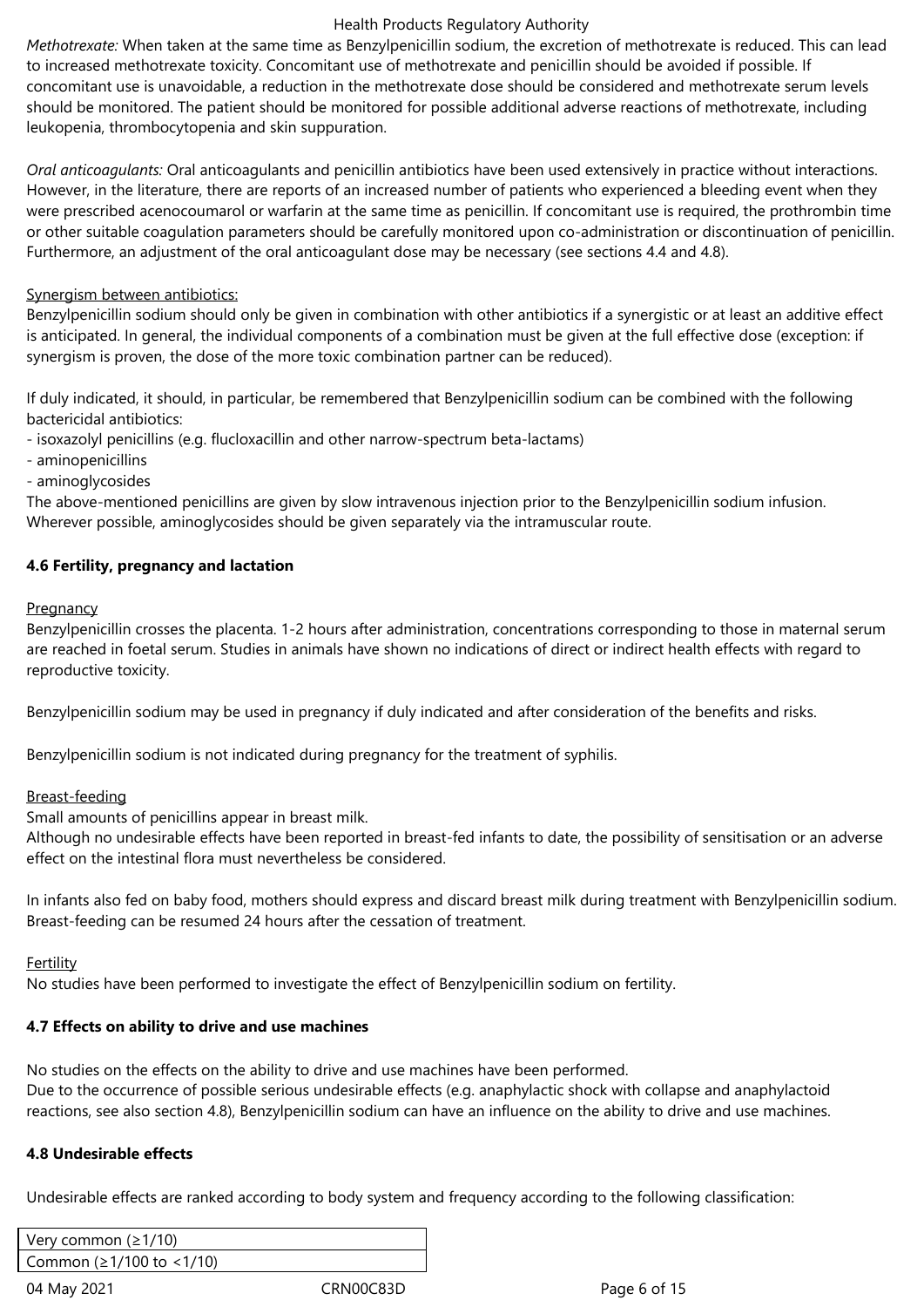| Uncommon (≥1/1,000 to <1/100)                           |
|---------------------------------------------------------|
| Rare ( $\geq$ 1/10,000 to < 1/1,000)                    |
| Very rare (<1/10,000)                                   |
| Not known (cannot be estimated from the available data) |

## *Blood and lymphatic system disorders*

*Very rare:*

Eosinophilia, leucopenia, neutropenia, granulocytopenia, thrombocytopenia, agranulocytosis, pancytopenia, haemolytic anaemia, coagulation disorders

*Not known:*

Prolongation of the bleeding time and prothrombin time (see section 4.4)

#### *Immune system disorders*

*Uncommon:*

Allergic reactions: urticaria, angioedema, erythema multiforme, exfoliative dermatitis, fever, arthralgia, anaphylaxis or anaphylactoid reactions (asthma, purpura, gastrointestinal symptoms). Para-allergic reactions may occur in patients with dermatomycoses, as there may be common antigenicity between penicillins and metabolic products of dermatophytes. *Not known:*

Serum sickness, Jarisch-Herxheimer reaction in association with spirochete infections (syphilis and Lyme borreliosis)

### *Metabolism and nutrition disorders*

*Rare:*

Electrolyte imbalances may occur upon rapid infusion of more than 10 mega IU.

### *Nervous system disorders*

*Rare*:

Neuropathy. Convulsive reactions may occur upon infusion of high doses (in adults, more than 20 mega IU); this should be particularly borne in mind in patients with severely impaired renal function, epilepsy, meningitis, cerebral oedema or during cardiopulmonary bypass.

#### *Gastrointestinal disorders*

*Uncommon*: Stomatitis, glossitis, lingua villosa nigra, nausea, vomiting If diarrhoea develops during treatment, the possibility of pseudomembranous colitis should be considered (see section 4.4).

## *Hepatobiliary disorders*

*Not known:* Hepatitis, cholestasis

## *Skin and subcutaneous tissue disorders*

*Not known:* pemphigoid.

## *Renal and urinary disorders*

*Rare:*

Nephropathy (after intravenous administration of more than 10 mega IU Benzylpenicillin sodium), albuminuria, cylindruria and haematuria

Oliguria or anuria, which can rarely occur during high-dose penicillin therapy, generally disappears within 48 hours upon discontinuation of treatment. Diuresis can also be stimulated with 10% mannitol solution.

## *General disorders and administration site conditions*

*Rare:*

Severe local reactions during intramuscular administration to infants.

# *Investigations*

*Common:*

- positive direct Coombs' test
- false-positive urinary protein determination using precipitation techniques (Folin-Ciocalteu-Lowry method, Biuret method)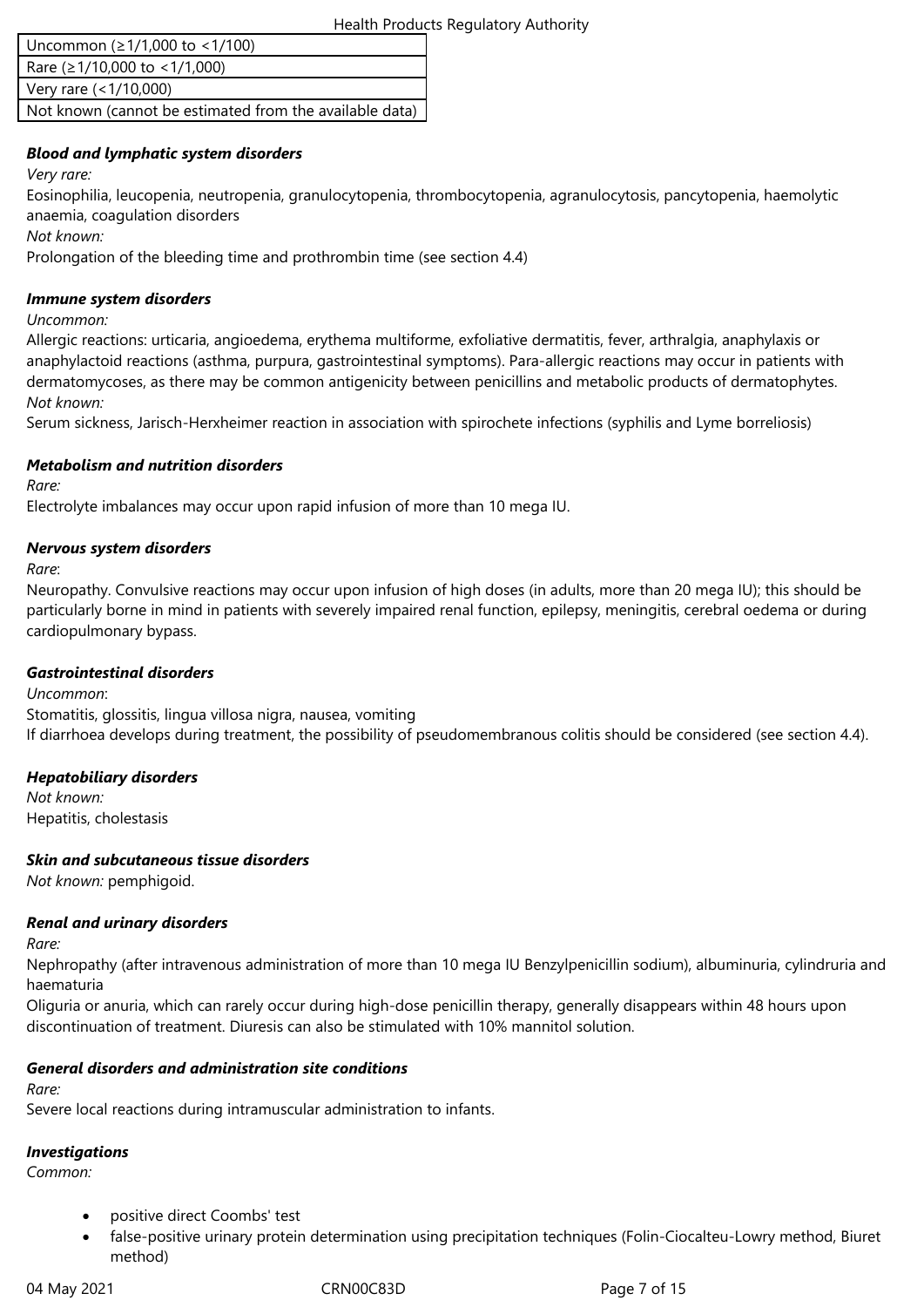- false-positive non-enzymatic urinary glucose detection and urobilinogen detection
- increased values when determining 17-ketosteroids in urine (using the Zimmermann reaction) (see section 4.5)

#### Reporting of suspected adverse reactions

Reporting suspected adverse reactions after authorisation of the medicinal product is important. It allows continued monitoring of the benefit/risk balance of the medicinal product. Healthcare professionals are asked to report any suspected adverse reactions via the national reporting system:

HPRA Pharmacovigilance

Website: www.hpra.ie

#### **4.9 Overdose**

Increase[d neuromuscu](http://www.hpra.ie/)lar hyperexcitability or susceptibility to cerebral seizures can be anticipated in the event of an overdose. Countermeasures: discontinuation, clinical surveillance and symptomatic treatment, if required. Benzylpenicillin sodium can be hemodialysed.

### **5 PHARMACOLOGICAL PROPERTIES**

### **5.1 Pharmacodynamic properties**

#### Pharmacotherapeutic group

Benzylpenicillin (penicillin G) is a semi-synthetic, beta-lactamase-sensitive, beta-lactam antibiotic.

### ATC code: J01CE01

#### Mechanism of action

For benzylpenicillin, the mechanism of action is based on inhibition of bacterial cell wall synthesis (during the growth phase) through a blockade of penicillin-binding proteins (PBPs) such as transpeptidases. This results in a bactericidal action.

## Pharmacokinetic/pharmacodynamic relationship

Efficacy largely depends on the length of time that the active substance level remains above the pathogen's MIC.

#### Resistance mechanisms

Resistance to benzylpenicillin can be due to the following mechanisms:

- Inactivation by beta-lactamases: Benzylpenicillin is sensitive to beta-lactamase and is therefore inactive against beta-lactamase-producing bacteria (e.g. staphylococci or gonococci).

- Reduced affinity of PBPs for benzylpenicillin: The acquired resistance in pneumococci and a few other streptococci to benzylpenicillin is due to modifications of existing PBPs as a result of a mutation. However, the formation of an additional PBP with reduced affinity for benzylpenicillin is responsible for resistance in methicillin (oxacillin)-resistant staphylococci. - In Gram-negative bacteria, inadequate penetration of benzylpenicillin through the outer cell wall can lead to an insufficient inhibition of PBPs.

- Benzylpenicillin can be actively transported from the cell by efflux pumps.

Benzylpenicillin is partially or completely cross-resistant to other penicillins and cephalosporins.

#### **Breakpoints**

Testing of benzylpenicillin is performed using the standard dilution series. Results are evaluated on the basis of breakpoints for benzylpenicillin. The following minimum inhibitory concentrations have been established for susceptible and resistant germs:

EUCAST (European Committee on Antimicrobial Susceptibility Testing) breakpoints

| Pathogen                                  | Susceptible                       | <b>Resistant</b> |
|-------------------------------------------|-----------------------------------|------------------|
| <b>Staphylococcus</b> spp.                | $\leq$ 0.12 mg/L $\geq$ 0.12 mg/L |                  |
| Streptococcus spp.<br>(Groups A, B, C, G) | ≤ 0.25 mg/L $\vert$ > 0.25 mg/L   |                  |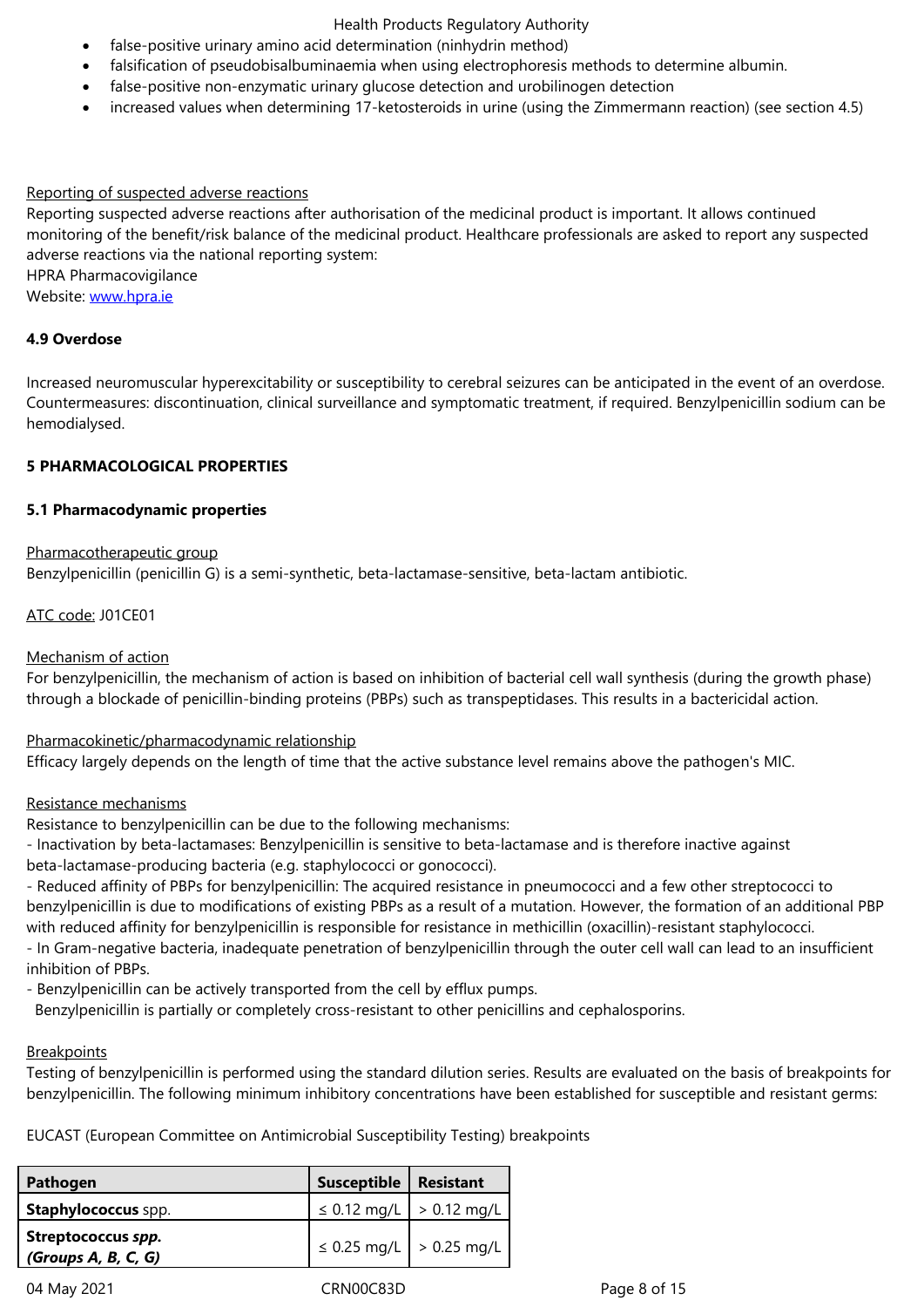|                                                                                                                                                                                                                               | Health Products Regulatory Authority |               |  |
|-------------------------------------------------------------------------------------------------------------------------------------------------------------------------------------------------------------------------------|--------------------------------------|---------------|--|
| <b>Streptococcus pneumoniae</b>                                                                                                                                                                                               | $\leq$ 0.06 mg/L                     | $> 2$ mg/L    |  |
| <b>Streptococci of the "Viridans" group</b>                                                                                                                                                                                   | $\leq$ 0.25 mg/L                     | $> 2$ mg/L    |  |
| Neisseria meningitidis                                                                                                                                                                                                        | $\leq$ 0.06 mg/L                     | $> 0.25$ mg/L |  |
| Neisseria gonorrhoeae                                                                                                                                                                                                         | $\leq$ 0.06 mg/L                     | $> 1$ mg/L    |  |
| <b>Gram-negative anaerobes</b>                                                                                                                                                                                                | $\leq$ 0.25 mg/L                     | $> 0.5$ mg/L  |  |
| <b>Gram-positive anaerobes</b>                                                                                                                                                                                                | $\leq$ 0.25 mg/L                     | $> 0.5$ mg/L  |  |
| Non-species-specific breakpoints*                                                                                                                                                                                             | $\leq$ 0.25 mg/L                     | $> 2$ mg/L    |  |
| . The contract of the contract of the contract of the contract of the contract of the contract of the contract of the contract of the contract of the contract of the contract of the contract of the contract of the contrac |                                      |               |  |

\* Based mainly on serum pharmacokinetics

#### Prevalence of acquired resistance

The prevalence of acquired resistance in individual species may vary geographically and over time. Thus, local information on the resistance situation is required, particularly for the adequate treatment of severe infections. If, based on the local resistance situation, the efficacy of benzylpenicillin is questionable, expert therapeutic advice should be sought. Particularly in cases of serious infection or unsuccessful therapy, a microbiological diagnosis should be sought, with the detection of the pathogen and its susceptibility to benzylpenicillin.

Prevalence of acquired resistance based on data from the past 5 years from national resistance monitoring projects and studies (version: January 2015):

| <b>Commonly susceptible species</b>                                         |  |
|-----------------------------------------------------------------------------|--|
| Aerobic Gram-positive micro-organisms                                       |  |
| Actinomyces israelii °                                                      |  |
| Corynebacterium diphtheriae °                                               |  |
| Erysipelothrix rhusiopathiae °                                              |  |
| Gardnerella vaginalis <sup>°</sup>                                          |  |
| Streptococcus agalactiae                                                    |  |
| Streptococcus pneumoniae                                                    |  |
| Streptococcus pyogenes                                                      |  |
| Streptococcus dysgalactiae subsp. equisimilis<br>(Group C & G streptococci) |  |
| Streptococci of the "Viridans" group ° ^                                    |  |
| Aerobic Gram-negative micro-organisms                                       |  |
| Borrelia burgdorferi °                                                      |  |
| Eikenella corrodens <sup>® \$</sup>                                         |  |
| Haemophilus influenzae ° \$                                                 |  |
| Neisseria meningitidis °                                                    |  |
| Anaerobic micro-organisms                                                   |  |
| Clostridium perfringens °                                                   |  |
| Clostridium tetani °                                                        |  |
| Fusobacterium spp. °                                                        |  |
| Peptoniphilus spp. °                                                        |  |
| Peptostreptococcus spp. °                                                   |  |
| Veillonella parvula °                                                       |  |
| <b>Other micro-organisms</b>                                                |  |
| Treponema pallidum <sup>°</sup>                                             |  |
| Species in which acquired resistance may pose a problem during use          |  |
| Aerobic Gram-positive micro-organisms                                       |  |
| Enterococcus faecalis <sup>\$</sup>                                         |  |
| Staphylococcus aureus <sup>+</sup>                                          |  |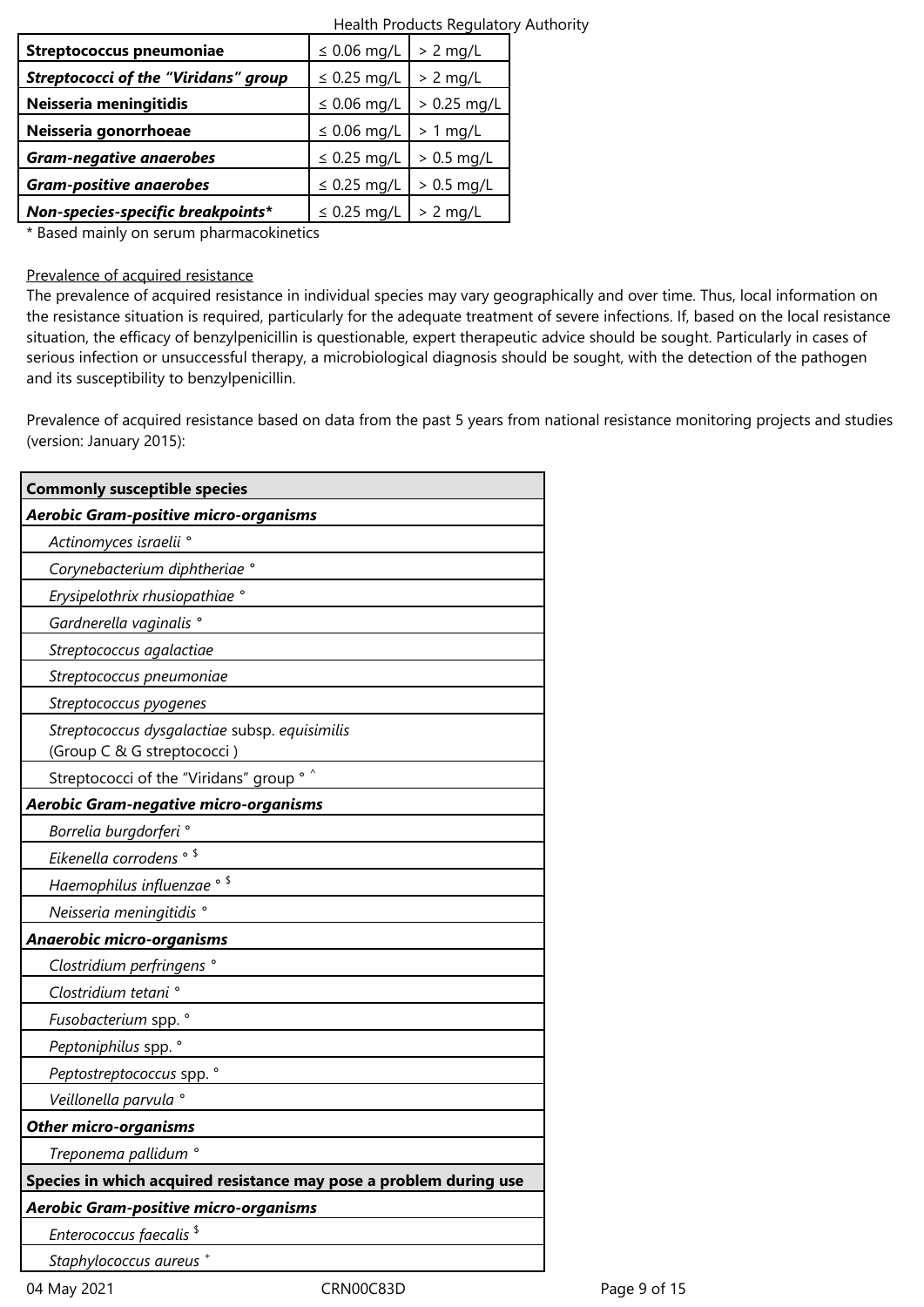| Staphylococcus epidermidis +                 |  |
|----------------------------------------------|--|
| Staphylococcus haemolyticus +                |  |
| Staphylococcus hominis +                     |  |
| <b>Aerobic Gram-negative micro-organisms</b> |  |
| Neisseria gonorrhoeae <sup>\$</sup>          |  |
| <b>Naturally resistant species</b>           |  |
| Aerobic Gram-positive micro-organisms        |  |
| Enterococcus faecium                         |  |
| Nocardia asteroides                          |  |
| <b>Aerobic Gram-negative micro-organisms</b> |  |
| All Enterobacteriaceae species               |  |
| Legionella pneumophila                       |  |
| Moraxella catarrhalis                        |  |
| Pseudomonas aeruginosa                       |  |
| Anaerobic micro-organisms                    |  |
| Bacteroides spp.                             |  |
| <b>Other micro-organisms</b>                 |  |
| Chlamydia spp.                               |  |
| Chlamydophila spp.                           |  |
| Mycoplasma spp.                              |  |

° At the time of the publishing of the table, no current data were available. Susceptibility is assumed in the primary literature, standard works and therapeutic recommendations.

 $^{\$}$  The natural susceptibility of most isolates is within the intermediate range.

+ In at least one region, the resistance rate is over 50%.

^ Collective name for a heterogeneous group of streptococci species. The resistance rate can vary depending on the streptococci species present.

## **5.2 Pharmacokinetic properties**

#### *Absorption*

Benzylpenicillin is not acid-stable and can therefore only be administered parenterally.

The alkali salts of benzylpenicillin are rapidly and completely absorbed after IM injection.

Peak plasma levels of 150-200 IU/mL are reached 15 - 30 min. after IM injection of 10 mega IU Benzylpenicillin sodium. After a short infusion (30 min.), peak levels of up to 500 IU/mL may be reached. About 55% of the administered dose is bound to plasma proteins.

## *Distribution*

When administering high-dose penicillin therapy, therapeutically effective concentrations are reached even in poorly accessible tissues such as cardiac valves, bone, cerebrospinal fluid or empyema, etc.

Benzylpenicillin crosses the placenta. 10-30% of maternal plasma concentrations are found in the foetal circulation. High concentrations are also attained in the amniotic fluid. On the other hand, passage into breast milk is low. The volume of distribution is about 0.3-0.4 l/kg; in children, about 0.75 l/kg. Plasma protein binding is approximately 55%.

## *Biotransformation and elimination*

Elimination occurs largely (50 - 80%) as unchanged substance via the kidneys (85 – 95%) and, to a lesser degree, in active form with the bile (approximately 5%).

The plasma half-life is approximately 30 min. in adults with healthy kidneys.

## *Kinetics of special patient groups*

*Diabetics*: Absorption from the intramuscular depot is likely to be delayed in diabetics.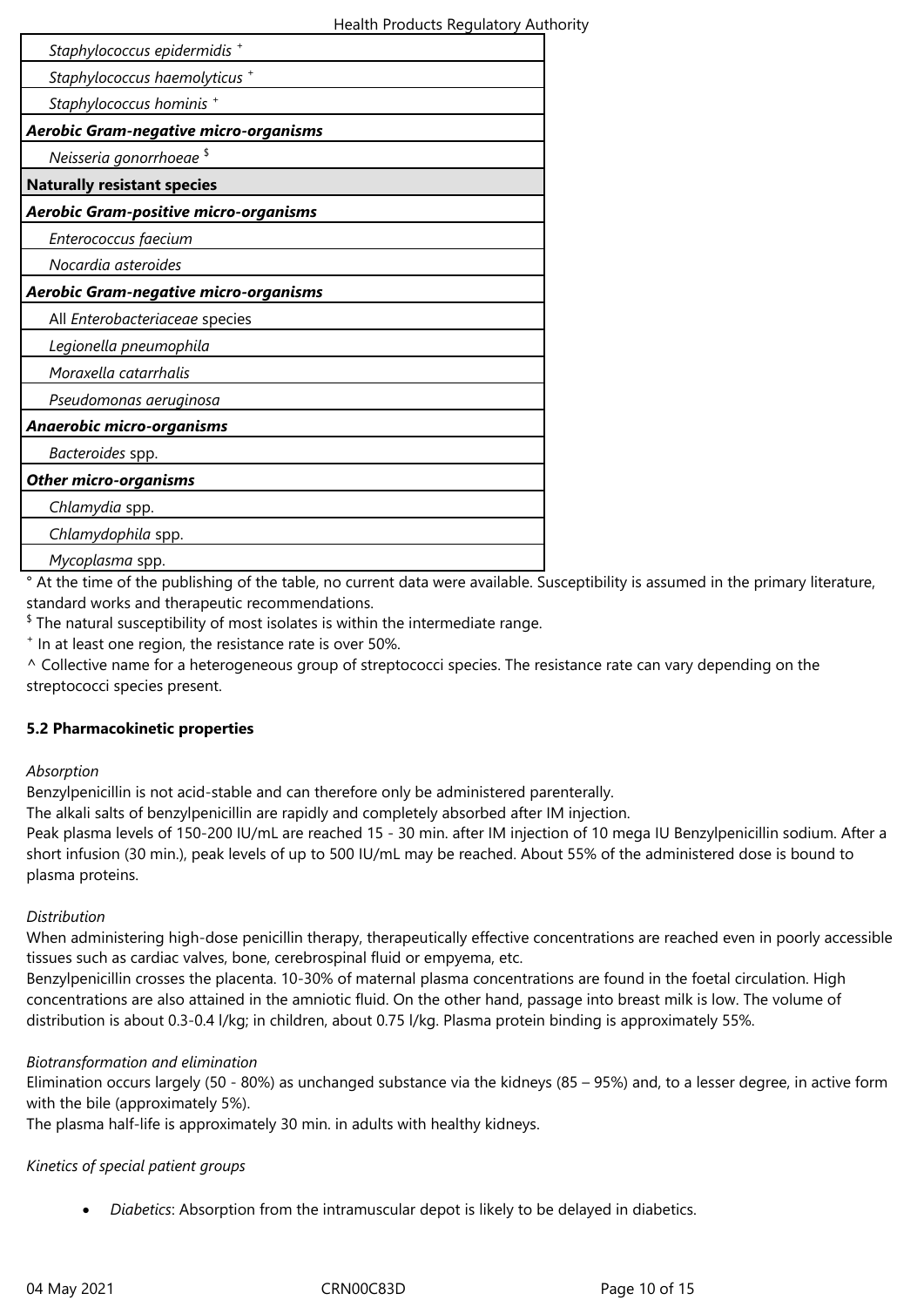- *Pre-term and newborn infants:* Due to the immaturity of the kidney and liver at this age, the serum half-life can be up to three hours (or more). The dosing interval should therefore be no less than 8 - 12 hours (depending on maturity).
- *Elderly:* Equally, elimination processes may be delayed with advanced age; the dosage should therefore be adjusted to renal function in each individual case.

#### **5.3 Preclinical safety data**

Reproduction studies in mice, rats and rabbits have shown no negative effects on fertility or on the foetus. There are no long-term studies available in laboratory animals with regard to carcinogenesis, mutagenesis or fertility.

### **6 PHARMACEUTICAL PARTICULARS**

#### **6.1 List of excipients**

None

### **6.2 Incompatibilities**

The contents of the vial should only be used in a solution with water for injections, 5% glucose solution or 0.9% sodium chloride, in order to avoid incompatibilities.

In order to avoid undesirable chemical reactions or undesirable effects, the already dissolved vials should not be mixed with other mixed injections or infusions (e.g. Ringer's lactate solution etc.). Oxidising and reducing substances, alcohol, glycerol, macrogols and other hydroxy compounds can inactivate benzylpenicillin.

Benzylpenicillin solutions are most stable in the pH range  $6 - 7$  (optimum pH 6.8).

Benzylpenicillin is incompatible in solution with the following:

- cimetidine
- cytarabine
- chlorpromazine HCl
- dopamine HCl
- heparin
- hydroxyzine HCl
- lactate
- lincomycin HCl
- metaraminol
- sodium hydrogen carbonate
- oxytetracycline
- pentobarbital
- tetracycline HCl
- thiopental Na
- vancomycin

Benzylpenicillin is not compatible with vitamin-B-complex and ascorbic acid in mixed solutions.

## **6.3 Shelf life**

Unopened vial

5 years

Chemical and physical in-use stability of the reconstituted and diluted product is concentration and temperature dependent. The following in-use storage times have been demonstrated:

|                         |           |          | 2°C to 8°C   below 25°C |
|-------------------------|-----------|----------|-------------------------|
| 500,000 - 910,000 IU/ml |           | 48 hours | 8 hours                 |
| 04 May 2021             | CRN00C83D |          | Page 11 of 15           |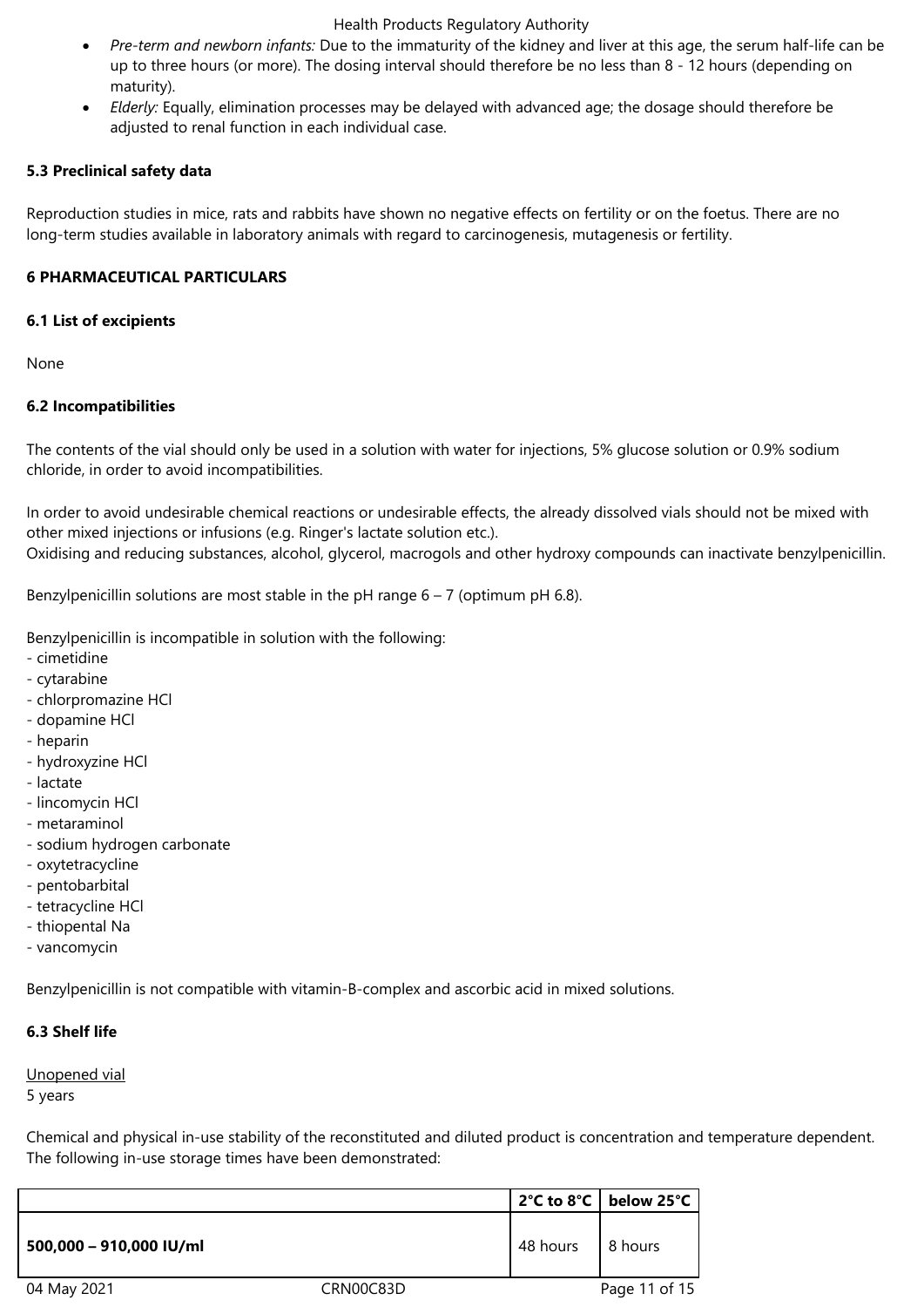| (this range includes the recommended concentration for IM injection) |          |          |
|----------------------------------------------------------------------|----------|----------|
| 100,000 IU/ml                                                        | 24 hours | 14 hours |
| (the recommended concentration for IV injection/infusion)            |          |          |

From a microbiological point of view, the product should be used immediately. If not used immediately, in-use storage times and conditions prior to use are the responsibility of the user and would normally not be longer than 24 hours at 2°C to 8°C.

## **6.4 Special precautions for storage**

Do not store above 25°C

For storage conditions after reconstitution of the medicinal product, see section 6.3.

### **6.5 Nature and contents of container**

Vials of glass type III with halogenated butyl rubber stopper (infusion stoppers) with an aluminium bordered cap with crimp seal or alternatively with flip-off bordered cap.

#### Pack sizes:

1, 10, 25 and 50 vials (with nominal volume of 15 and 30 ml)

Not all pack sizes may be marketed.

### **6.6 Special precautions for disposal and other handling**

In order to avoid hypersensitivity reactions caused by degradation products it is recommended to use the injection or infusion solution immediately after preparation. The administration should at least take place within the maximum recommended in-use shelf life (see section 6.3).

Any unused medicinal product or waste material should be disposed of in accordance with local requirements.

## *Preparation of a solution for IV injection or infusion:*

A solution for intravenous use can be prepared with the following solvents:

- water for injections (WFI)
- 5% glucose solution
- 0.9% sodium chloride solution

The recommended concentration for intravenous use is 100,000 IU/ml.

An isotonic solution is obtained when using WFI as solvent (osmolarity of 100,000 IU/ml in WFI is 337 mOsmol/l). It should be taken in account that more concentrated solutions and solutions in 5% glucose or 0.9% sodium chloride are hypertonic and that the use of 0.9% sodium chloride leads to an additional supply of electrolytes.

For Benzylpenicillin sodium **500,000 IU** powder for solution for injection / infusion} a one-step reconstitution in the original vial suffices.

For Benzylpenicillin sodium **1,000,000 IU, 5,000,000 IU** and **10,000,000 IU** powder for solution for injection / infusion} a two-step preparation is required, i.e. reconstitution in the original vial followed by dilution of the concentrated solution in another container.

The reconstitution and dilution instructions in the table underneath result in an IV injection / infusion of 100,000 IU/ml.

| Reconstitution and dilution instructions for IV injection / infusion |                            |                      |  |
|----------------------------------------------------------------------|----------------------------|----------------------|--|
|                                                                      | <b>Reconstitution step</b> | <b>Dilution step</b> |  |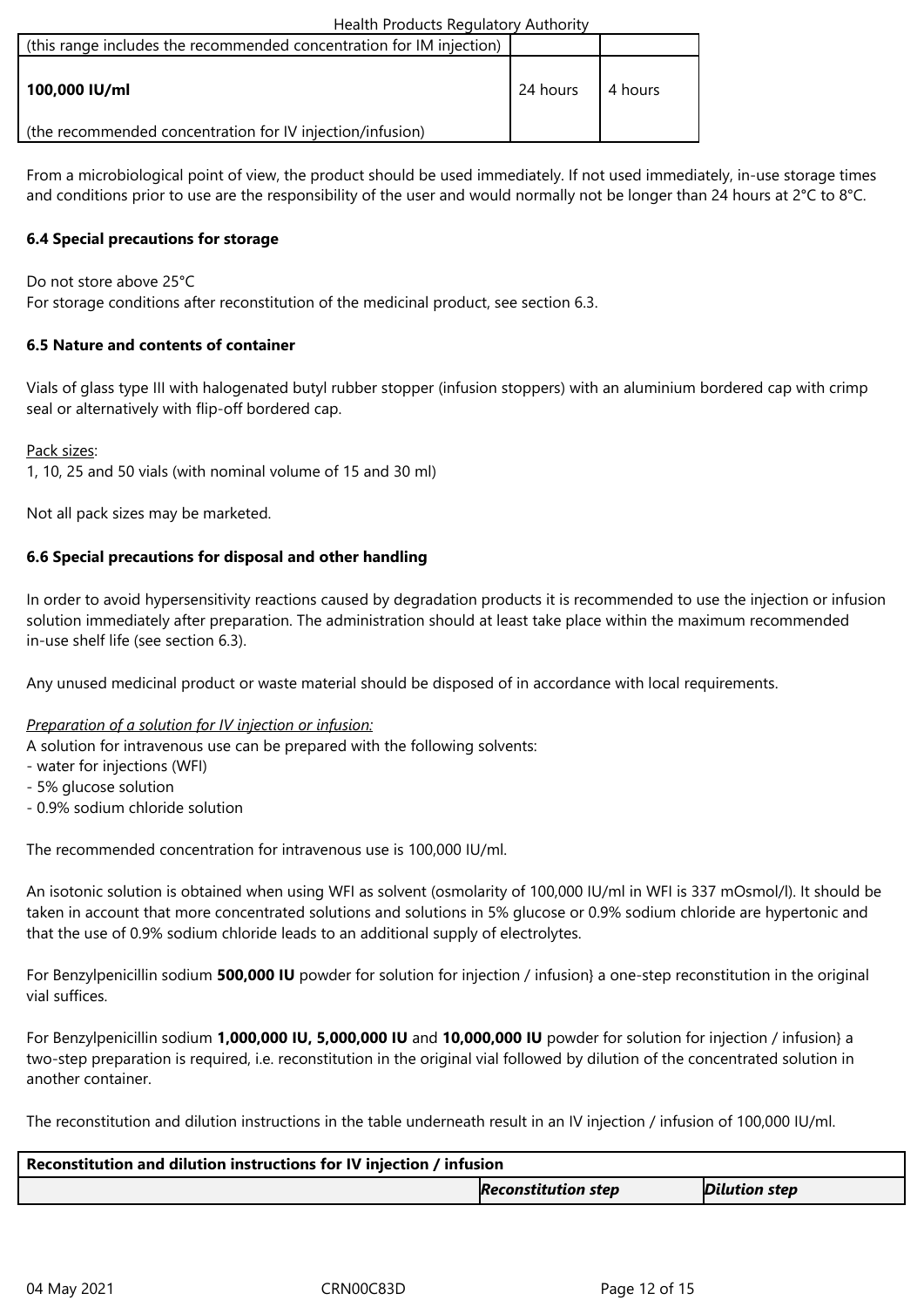| Health Products Regulatory Authority                       |                       |                                           |                 |                                  |  |
|------------------------------------------------------------|-----------------------|-------------------------------------------|-----------------|----------------------------------|--|
| 1 vial                                                     | Recommended Resulting |                                           | <b>Dilution</b> | Resulting                        |  |
|                                                            | volume of             | (concentrate for)                         | until 10        | solution for IV                  |  |
|                                                            | solvent to be         | solution for IV                           | mega            | injection/infusion               |  |
|                                                            | added for             | injection/infusion   U/100 ml             |                 |                                  |  |
|                                                            | reconstitution        |                                           | or 100,000      |                                  |  |
|                                                            |                       |                                           | IU/ml           |                                  |  |
|                                                            |                       |                                           |                 |                                  |  |
| Benzylpenicillin sodium                                    |                       |                                           |                 |                                  |  |
| 500,000 IU powder for solution                             | $4.8$ ml              | ready for use                             | not             | not applicable                   |  |
| for injection / infusion                                   |                       |                                           | applicable      |                                  |  |
| (contains $\pm$ 0.3 gram powder)                           |                       | $5 \text{ ml} = 500,000$                  |                 |                                  |  |
|                                                            |                       | ļΙU                                       |                 |                                  |  |
|                                                            |                       | (100,000 IU/ml)                           |                 |                                  |  |
|                                                            |                       |                                           |                 |                                  |  |
|                                                            |                       |                                           |                 |                                  |  |
|                                                            |                       |                                           |                 |                                  |  |
|                                                            |                       |                                           |                 |                                  |  |
|                                                            |                       |                                           |                 |                                  |  |
| Benzylpenicillin sodium                                    |                       |                                           |                 |                                  |  |
| 1,000,000 IU powder for solution for injection / infusion  |                       |                                           |                 |                                  |  |
|                                                            | $4.6$ ml              | concentrate to                            | 1 volume        | ready for use                    |  |
| (contains $\pm$ 0.6 gram powder)                           |                       | be diluted                                | concentrate     |                                  |  |
|                                                            |                       | before use                                | $+1$ volume     |                                  |  |
|                                                            |                       |                                           | diluent         |                                  |  |
|                                                            |                       |                                           |                 | $10 \text{ ml} = 1 \text{ Mega}$ |  |
|                                                            |                       | $5 \text{ ml} = 1 \text{ Mega}$ IU $e.g.$ |                 | ļΙU                              |  |
|                                                            |                       | (200,000 IU/ml)                           | add 5 ml        | (100,000 IU/ml)                  |  |
|                                                            |                       |                                           | concentrate     |                                  |  |
|                                                            |                       |                                           | to 5 ml         |                                  |  |
|                                                            |                       |                                           | diluent         |                                  |  |
| Benzylpenicillin sodium                                    |                       |                                           |                 |                                  |  |
| 5,000,000 IU powder for solution                           | 7.9 ml                | concentrate to                            | 1 volume        | ready for use                    |  |
| for injection / infusion                                   |                       | be diluted                                | concentrate     |                                  |  |
| (contains $\pm$ 3 gram powder)                             |                       | before use                                | $+4$            |                                  |  |
|                                                            |                       |                                           |                 |                                  |  |
|                                                            |                       |                                           | volumes         |                                  |  |
|                                                            |                       |                                           | diluent         | $50 \text{ ml} = 5 \text{ Mega}$ |  |
|                                                            |                       | $10 \text{ ml} = 5 \text{ Mega}$          |                 | IU                               |  |
|                                                            |                       | IU                                        | e.g.            | (100,000 IU/ml)                  |  |
|                                                            |                       | (500,000 IU/ml)                           | add 10 ml       |                                  |  |
|                                                            |                       |                                           | concentrate     |                                  |  |
|                                                            |                       |                                           | to 40 ml        |                                  |  |
|                                                            |                       |                                           | diluent         |                                  |  |
| Benzylpenicillin sodium                                    |                       |                                           |                 |                                  |  |
| 10,000,000 IU powder for solution for injection / infusion | 15.8 ml               | concentrate to                            | 1 volume        | ready for use                    |  |
| (contains $\pm$ 6 gram powder)                             |                       | be diluted                                | concentrate     |                                  |  |
|                                                            |                       | before use                                | + 4             |                                  |  |
|                                                            |                       |                                           |                 |                                  |  |
|                                                            |                       |                                           | volumes         |                                  |  |
|                                                            |                       |                                           | diluent         | $100 \text{ ml} = 10$            |  |
|                                                            |                       | $20 \text{ ml} = 10 \text{ Mega}$         |                 | Mega IU                          |  |
|                                                            |                       | IU                                        | e.g.            | (100,000 IU/ml)                  |  |
|                                                            |                       | (500,000 IU/ml)                           | add 20 ml       |                                  |  |
|                                                            |                       |                                           | concentrate     |                                  |  |
|                                                            |                       |                                           | to 80 ml        |                                  |  |
|                                                            |                       |                                           | diluent         |                                  |  |
| 04 May 2021<br>CRN00C83D                                   |                       | Page 13 of 15                             |                 |                                  |  |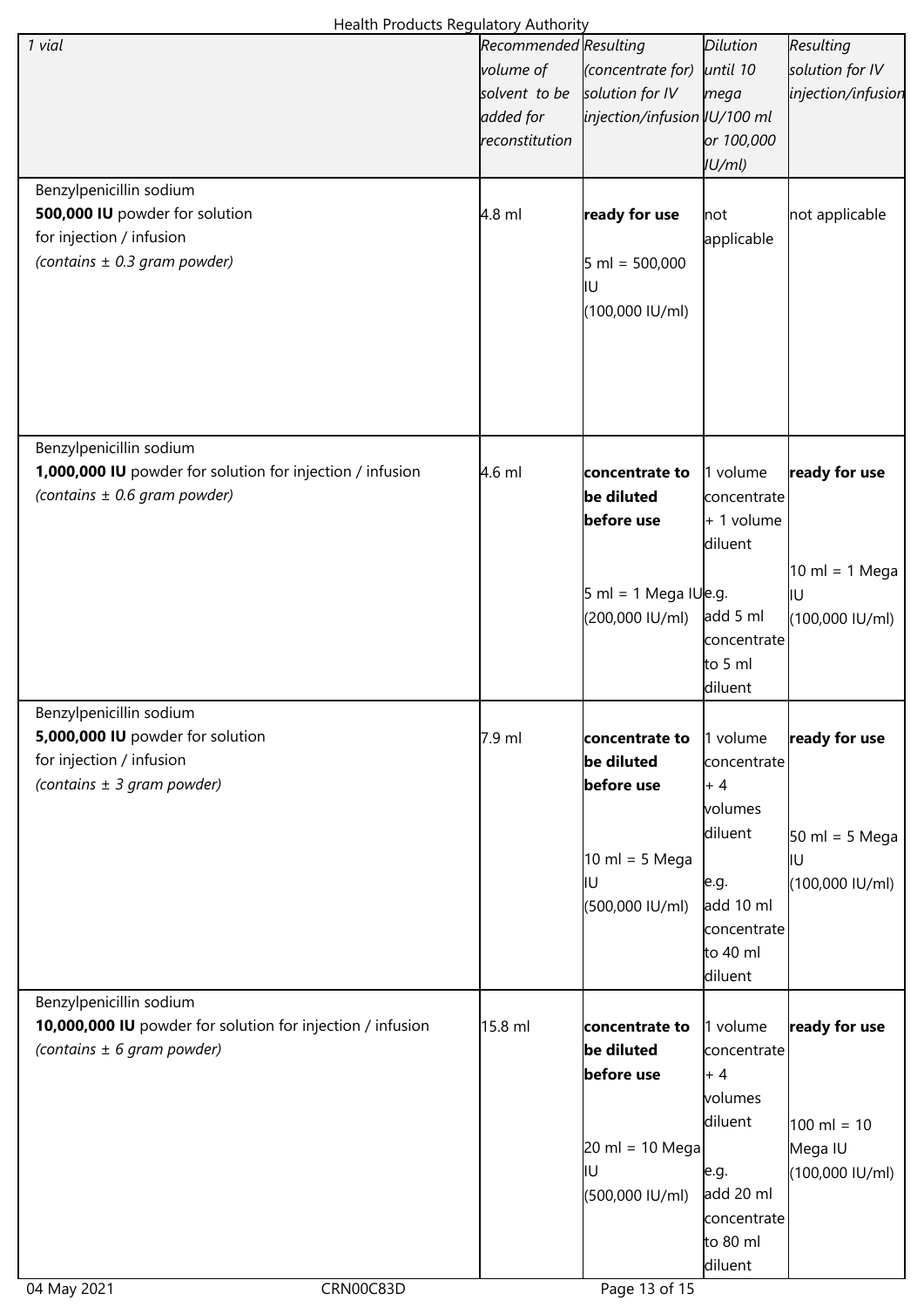#### *Preparation of a solution for IM injection:*

A solution for intramuscular use can be prepared with the following solvent: - water for injections (WFI)

Due to the concentrated nature of a solution for intramuscular injection the recommended solvent is WFI in order to keep to tonicity as low as possible (any solution exceeding 100,000 IU/ml is hypertonic).

The maximum volume for intramuscular administration is 5 ml per injection site and the maximum intramuscular dose is 10,000,000 IU. Higher doses can be given as intravenous infusion (see section 4.2).

Instructions for the one-step reconstitution in the original vial in the minimum amounts of solvent is described in the table underneath. Further dilution is possible, but depends on the combination of intended dose and maximum injection volume of 5 ml per injection site.

| <b>Reconstitution instructions for IM injection</b>        |                                |                                                                   |  |  |
|------------------------------------------------------------|--------------------------------|-------------------------------------------------------------------|--|--|
| 1 vial                                                     |                                | Recommended volume of solvent Resulting solution for IM injection |  |  |
|                                                            | to be added for reconstitution | $\left  \right $ (maximum 5 ml per injection site)                |  |  |
| Benzylpenicillin sodium                                    | $0.3 - 0.6$ ml                 |                                                                   |  |  |
| 500,000 IU powder for solution                             | e.g. 0.3 ml                    | $0.55$ ml = 0.5 Mega IU                                           |  |  |
| for injection / infusion                                   |                                | (909,090 IU/ml)                                                   |  |  |
| (contains $\pm$ 0.3 gram powder)                           | e.g. 0.6 ml                    | $0.75$ ml = 0.5 Mega IU                                           |  |  |
|                                                            |                                | (666,667 IU/ml)                                                   |  |  |
| Benzylpenicillin sodium                                    | $0.6 - 1$ ml                   |                                                                   |  |  |
| 1,000,000 IU powder for solution for injection / infusion  | e.g. 0.6 ml                    | 1.1 ml = 1 Mega IU                                                |  |  |
| (contains $\pm$ 0.6 gram powder)                           |                                | (909,090 IU/ml)                                                   |  |  |
|                                                            | e.g. 1 ml                      | 1.5 ml = 1 Mega IU                                                |  |  |
|                                                            |                                | (666,667 IU/ml)                                                   |  |  |
| Benzylpenicillin sodium                                    | $3 - 5$ ml                     |                                                                   |  |  |
| 5,000,000 IU powder for solution for injection / infusion  | e.g. 3 ml                      | $5.5$ ml = 5 Mega IU                                              |  |  |
| (contains $\pm$ 3 gram powder)                             |                                | (909,090 IU/ml)                                                   |  |  |
|                                                            | e.g. 5 ml                      | $7.5$ ml = 5 Mega IU                                              |  |  |
|                                                            |                                | (666,667 IU/ml)                                                   |  |  |
| Benzylpenicillin sodium                                    | 6-10 ml                        |                                                                   |  |  |
| 10,000,000 IU powder for solution for injection / infusion | e.g. 6 ml                      | 11 ml = 10 Mega IU                                                |  |  |
| (contains $\pm$ 6 gram powder)                             |                                | (909,090 IU/ml)                                                   |  |  |
|                                                            | e.g. 10 ml                     | 15 ml = 10 Mega IU                                                |  |  |
|                                                            |                                | (666,667 IU/ml)                                                   |  |  |

## **7 MARKETING AUTHORISATION HOLDER**

Rowex Ltd Newtown Bantry Co. Cork Ireland

#### **8 MARKETING AUTHORISATION NUMBER**

PA0711/310/002

# **9 DATE OF FIRST AUTHORISATION/RENEWAL OF THE AUTHORISATION**